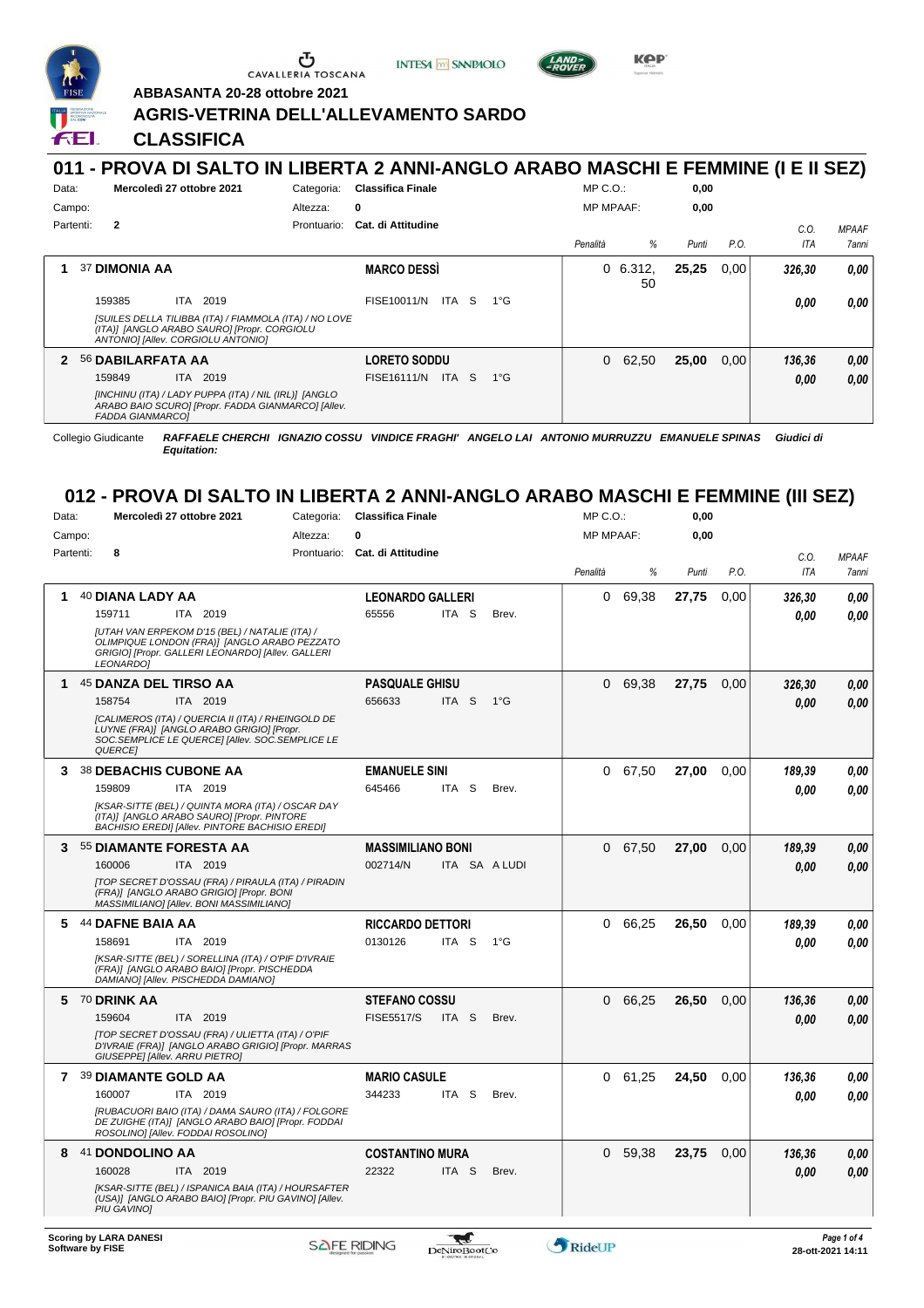

 $\sigma$  cavalleria toscana

**INTESA** M SANPAOLO



**Kep** 

**ABBASANTA 20-28 ottobre 2021**

### **AGRIS-VETRINA DELL'ALLEVAMENTO SARDO**

**CLASSIFICA**

Collegio Giudicante *RAFFAELE CHERCHI IGNAZIO COSSU VINDICE FRAGHI' ANGELO LAI ANTONIO MURRUZZU EMANUELE SPINAS Giudici di Equitation:*

## **013 - PROVA DI SALTO IN LIBERTA 2 ANNI-SELLA ITALIANO MASCHI E FEMMINE**

| Data:     | Mercoledì 27 ottobre 2021<br>Categoria:                                                                                                                                        | <b>Classifica Finale</b>       |                  |               | MP C. O. |           | 0,00  |      |        |                     |
|-----------|--------------------------------------------------------------------------------------------------------------------------------------------------------------------------------|--------------------------------|------------------|---------------|----------|-----------|-------|------|--------|---------------------|
| Campo:    | 0<br>Altezza:                                                                                                                                                                  |                                | <b>MP MPAAF:</b> |               | 0,00     |           |       |      |        |                     |
| Partenti: | 24                                                                                                                                                                             | Prontuario: Cat. di Attitudine |                  |               |          |           |       |      | C.O.   | <b>MPAAF</b>        |
|           |                                                                                                                                                                                |                                |                  |               | Penalità | %         | Punti | P.O. | ITA    | <i><b>7anni</b></i> |
|           |                                                                                                                                                                                |                                |                  |               |          |           |       |      |        |                     |
| 1.        | 60 DEBOI                                                                                                                                                                       | <b>LEONARDO GALLERI</b>        |                  |               |          | $0$ 75,63 | 30,25 | 0,00 | 326,00 | 0,00                |
|           | ITA 2019<br>159916                                                                                                                                                             | 65556<br>ITA S                 |                  | Brev.         |          |           |       |      | 0.00   | 0.00                |
|           | [LOHENGRIN DI VILLA EMILIA (ITA) / VALVERDE (ITA) /<br>NADIR DI SAN PATRIGNANO (ITA)] [SELLA ITALIANO<br>GRIGIO] [Propr. GALLERI RAFFAELE] [Allev. GALLERI<br><b>RAFFAELE1</b> |                                |                  |               |          |           |       |      |        |                     |
| 2         | <b>48 COMME L'ECLAIR</b>                                                                                                                                                       | <b>GRAZIA GIORICO</b>          |                  |               | 0        | 75.00     | 30,00 | 0,00 | 326,00 | 0,00                |
|           | 160101<br>ITA 2019                                                                                                                                                             | FISE13235/N ITA S              |                  | $1^{\circ}$ G |          |           |       |      | 0.00   | 0,00                |
|           | [COMME IL FAUT (DEU) / QUINTA SAUTA (ITA) / ROBINE                                                                                                                             |                                |                  |               |          |           |       |      |        |                     |
|           | (BEL)] ISELLA ITALIANO SAURO] [Propr. GIORICO<br>GRAZIA] [Allev. GIORICO GRAZIA]                                                                                               |                                |                  |               |          |           |       |      |        |                     |
| 3         | <b>65 DESYRE'</b>                                                                                                                                                              | <b>STEFANO COSSU</b>           |                  |               | 0        | 72,50     | 29,00 | 0.00 | 326,00 | 0,00                |
|           | 157392<br>ITA 2019                                                                                                                                                             | <b>FISE5517/S</b><br>ITA S     |                  | Brev.         |          |           |       |      | 0.00   | 0.00                |
|           | [CONCORDE (NLD) / DEBRY (ITA) / ROBINE (BEL)]<br>[SELLA ITALIANO BAIO] [Propr. COSSU FRANCESCO<br>ANTONIO] [Allev. COSSU FRANCESCO ANTONIO]                                    |                                |                  |               |          |           |       |      |        |                     |
| 4         | 64 DONATELLA BELLA                                                                                                                                                             | <b>RICCARDO DETTORI</b>        |                  |               | $\Omega$ | 70,00     | 28,00 | 0,00 | 326,00 | 0,00                |
|           | 158496<br>ITA 2019                                                                                                                                                             | 0130126<br>ITA S               |                  | $1^{\circ}G$  |          |           |       |      | 0.00   | 0.00                |
|           | [CALIMEROS (ITA) / ONIMPIA (ITA) / HOROWITS DI SAN<br>PATRIGNANO (ITA)] [SELLA ITALIANO GRIGIO] [Propr.<br>MANCA FRANCESCO] [Allev. MANCA FRANCESCO]                           |                                |                  |               |          |           |       |      |        |                     |
| 5.        | 49 DEGNA                                                                                                                                                                       | <b>MARIO CASULE</b>            |                  |               | 0        | 68,75     | 27,50 | 0.00 | 326,00 | 0,00                |
|           | 159905<br>ITA 2019                                                                                                                                                             | 344233<br>ITA S                |                  | Brev.         |          |           |       |      | 0,00   | 0.00                |
|           | ISUNDAY DE RIVERLAND (FRA) / KASIA DEL BEIRO (ITA) /<br>ERUOCOMMERCE PARIS (DEU) [SELLA ITALIANO<br>GRIGIO] [Propr. COLUMBU GESUINO] [Allev. COLUMBU<br>GESUINO]               |                                |                  |               |          |           |       |      |        |                     |
| 6         | 50 DADINA                                                                                                                                                                      | <b>LEONARDO GALLERI</b>        |                  |               | $\Omega$ | 68,13     | 27,25 | 0,00 | 326,00 | 0,00                |
|           | 159301<br>ITA 2019                                                                                                                                                             | 65556<br>ITA <sub>S</sub>      |                  | Brev.         |          |           |       |      | 0.00   | 0,00                |
|           | [LOHENGRIN DI VILLA EMILIA (ITA) / QUIRITTA (ITA) /<br>ROBINE (BEL)] [SELLA ITALIANO GRIGIO] [Propr. GALLERI<br>LEONARDO] [Allev. GALLERI LEONARDO]                            |                                |                  |               |          |           |       |      |        |                     |
| 6         | 57 DOC DUCK                                                                                                                                                                    | <b>MARCO DESSI</b>             |                  |               | 0        | 68,13     | 27,25 | 0.00 | 326,00 | 0,00                |
|           | ITA 2019<br>158628                                                                                                                                                             | FISE10011/N ITA S              |                  | $1^{\circ}G$  |          |           |       |      |        | 0.00                |
|           | [CALIMEROS (ITA) / ZIKIKI DI VILLAGANA (ITA) / HERMES<br>D'AUTHIEUX (FRA)] [SELLA ITALIANO GRIGIO] [Propr.<br>MOTZO FRANCESCO] [Allev. MOTZO FRANCESCO]                        |                                |                  |               |          |           |       |      | 0.00   |                     |
| 8         | 52 DIAMANTE DORADO                                                                                                                                                             | <b>MARCO DESSI</b>             |                  |               | 0        | 67,50     | 27,00 | 0,00 | 326,00 | 0,00                |
|           | 158490<br>ITA 2019                                                                                                                                                             | FISE10011/N ITA S              |                  | $1^{\circ}G$  |          |           |       |      | 0.00   | 0,00                |
|           | [KSAR-SITTE (BEL) / LUCY (ITA) / PIRADIN (FRA)] [SELLA<br>ITALIANO BAIO] [Propr. SCANO GIOMARIA] [Allev. SCANO<br><b>GIOMARIA]</b>                                             |                                |                  |               |          |           |       |      |        |                     |
| 8         | 54 DILLARU SARDO                                                                                                                                                               | <b>EMANUELE SINI</b>           |                  |               |          | 0 67,50   | 27,00 | 0.00 | 326,00 | 0,00                |
|           | 160134<br>ITA 2019                                                                                                                                                             | 645466<br>ITA S                |                  | Brev.         |          |           |       |      | 0,00   | 0.00                |
|           | [QUANTUM (DEU) / ORSETTA (ITA) / KSAR-SITTE (BEL)]<br>[SELLA ITALIANO BAIO SCURO] [Propr. CORONA ALAN]<br>[Allev. CORONA GIMMATTEO]                                            |                                |                  |               |          |           |       |      |        |                     |
| 8         | 66 DANUBIOS                                                                                                                                                                    | <b>LUIGI IRIU</b>              |                  |               |          | 0 67,50   | 27,00 | 0,00 | 326,00 | 0,00                |
|           |                                                                                                                                                                                | 000169/N                       |                  |               |          |           |       |      |        |                     |
|           | 159041<br>ITA 2019                                                                                                                                                             |                                | ITA SA 1°G       |               |          |           |       |      | 0,00   | 0,00                |
|           | [CANTURANU (DEU) / VOILAT (ITA) / NABAB DE REVE<br>(BEL)] [SELLA ITALIANO BAIO SCURO] [Propr. IRIU LUIGI]<br>[Allev. CONTINI OLIVIERO]                                         |                                |                  |               |          |           |       |      |        |                     |
| 11        | 53 DHERMINE                                                                                                                                                                    | <b>COSTANTINO BEBBERE</b>      |                  |               |          | 0 66,88   | 26,75 | 0.00 | 189,00 | 0,00                |
|           | 159567<br>ITA 2019                                                                                                                                                             | 000845/N                       | ITA SA 1°G       |               |          |           |       |      | 0,00   | 0,00                |
|           | [BABALOU DE LIGNY (LUX) / HERMINE DE GULDENBOOM<br>(BEL) / FLORETU (DEU9] [SELLA ITALIANO SAURO]<br>[Propr. PORQUEDDU GIUSEPPE] [Allev. PORQUEDDU<br>GIUSEPPE]                 |                                |                  |               |          |           |       |      |        |                     |

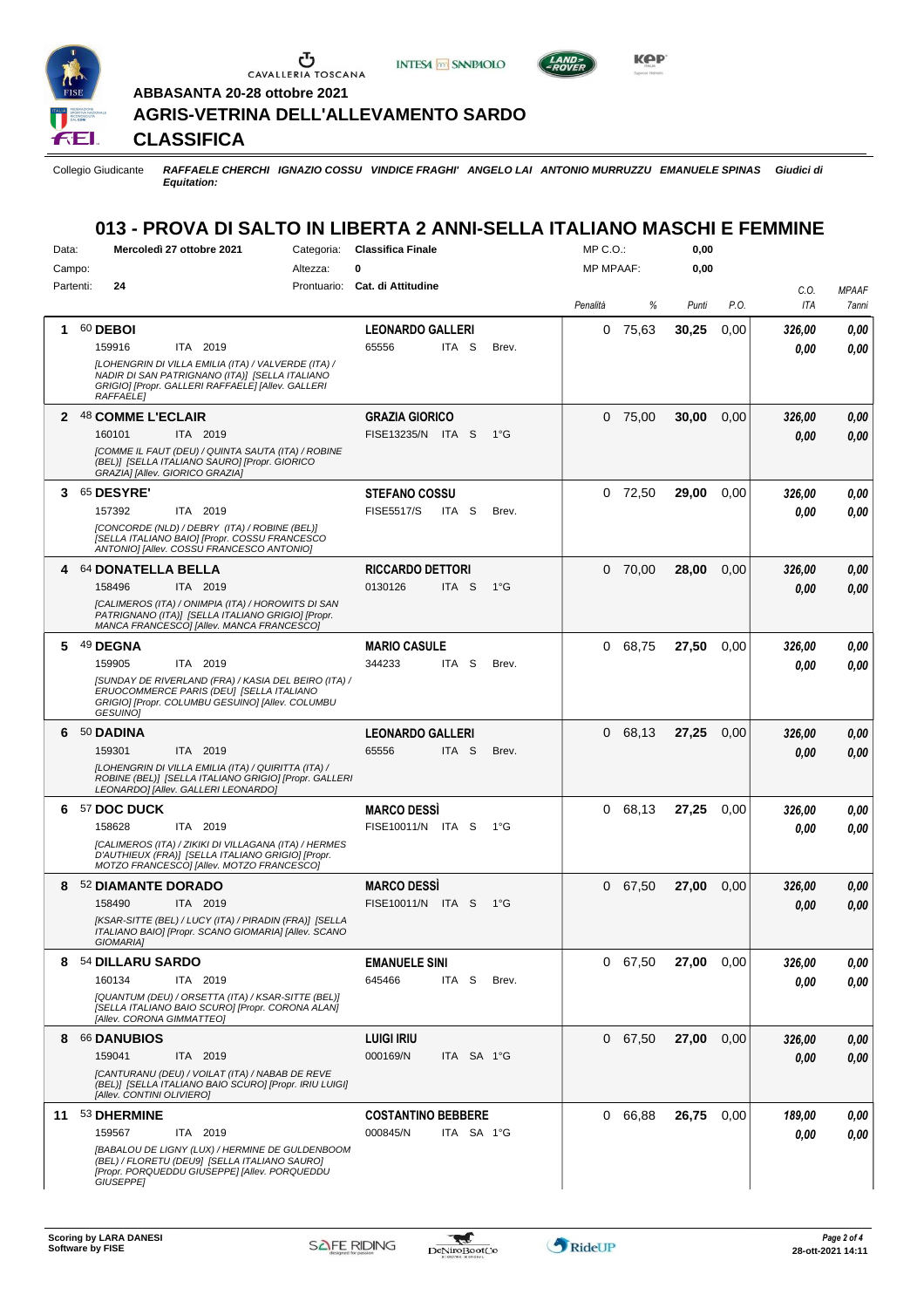

 $\begin{array}{c}\n\bullet \\
\bullet \\
\bullet \\
\bullet\n\end{array}$  CAVALLERIA TOSCANA





**Kep** 

**ABBASANTA 20-28 ottobre 2021**

## **AGRIS-VETRINA DELL'ALLEVAMENTO SARDO**

**CLASSIFICA**

| Data:     | 013 - PROVA DI SALTO IN LIBERTA 2 ANNI-SELLA ITALIANO MASCHI E FEMMINE<br>Mercoledì 27 ottobre 2021                                                                                                                           |          | Categoria: Classifica Finale                          |              | MP C.O.          |                | 0,00  |      |                    |                       |
|-----------|-------------------------------------------------------------------------------------------------------------------------------------------------------------------------------------------------------------------------------|----------|-------------------------------------------------------|--------------|------------------|----------------|-------|------|--------------------|-----------------------|
| Campo:    |                                                                                                                                                                                                                               | Altezza: | 0                                                     |              | <b>MP MPAAF:</b> |                | 0,00  |      |                    |                       |
| Partenti: | 24                                                                                                                                                                                                                            |          | Prontuario: Cat. di Attitudine                        |              | Penalità         | %              | Punti | P.O. | C.O.<br><b>ITA</b> | <b>MPAAF</b><br>7anni |
|           | 12 47 DAMA DI CORTE<br>159346<br>ITA 2019<br>[CALIMEROS (ITA) / SARDA BAIA (ITA) / O'PIF D'IVRAIE<br>(FRA)] [SELLA ITALIANO GRIGIO] [Propr. DESOLIS<br>SALVATORE] [Allev. DESOLIS SALVATORE]                                  |          | <b>MARCO DESSI</b><br>FISE10011/N ITA S               | $1^{\circ}G$ | 0                | 66,25          | 26,50 | 0,00 | 189,00<br>0.00     | 0,00<br>0.00          |
|           | 13 69 DAYANA<br>159703<br>ITA 2019<br>[LOHENGRIN DI VILLA EMILIA (ITA) / QUILVIA (ITA) /<br>FANDANGO X (ITA)] [SELLA ITALIANO BAIO] [Propr. ARCA<br>ANDREA] [Allev. ANGIUS BONIFACIO]                                         |          | <b>LEONARDO GALLERI</b><br>65556<br>ITA S             | Brev.        | 0                | 65,63          | 26,25 | 0.00 | 189,00<br>0.00     | 0,00<br>0.00          |
|           | 14 62 DOINANICORO<br>159970<br><b>ITA 2019</b><br>[AUSTIN (DEU) / ONDA NERA (ITA) / GRAF NOIR (DEU)]<br>[SELLA ITALIANO BAIO] [Propr. AZ.AGR. TILLAI DI LOI<br>SILVANA] [Allev. AZ.AGR. TILLAI DI LOI SILVANA]                |          | <b>MARCO DESSI</b><br>FISE10011/N ITA S               | $1^{\circ}G$ | 0                | 65,00          | 26,00 | 0,00 | 189,00<br>0.00     | 0,00<br>0.00          |
|           | 15 42 DEIANIRA<br>159921<br>ITA 2019<br>[CALIMEROS (ITA) / QUERELLE (ITA) / GRATIANUS (DEU)]<br>[SELLA ITALIANO BAIO SCURO] [Propr. NIEDDU CLAUDIO]<br>[Allev. NIEDDU CLAUDIO]                                                |          | <b>MARCO DESSI</b><br>FISE10011/N ITA S               | $1^{\circ}G$ | 0                | 64,38          | 25.75 | 0,00 | 189,00<br>0.00     | 0,00<br>0.00          |
|           | 15 46 DEA DORADA<br>159331<br>ITA 2019<br>[QUANTUM (DEU) / LUCILLA (ITA) / GRAF NOIR (DEU)]<br>[SELLA ITALIANO BAIO SCURO] [Propr. GAIAS GIOVANNI]<br>[Allev. GAIAS GIOVANNI]                                                 |          | <b>EMANUELE SINI</b><br>645466<br>ITA <sub>S</sub>    | Brev.        | 0                | 64,38          | 25,75 | 0.00 | 189,00<br>0.00     | 0,00<br>0.00          |
|           | 15 63 DOUGLAS<br>160152<br>ITA 2019<br>[BABALOU DE LIGNY (LUX) / NINZOLA (ITA) / HATTRICK<br>(NLD)] [SELLA ITALIANO BAIO] [Propr. NIEDDU MARIA<br>TIZIANA] [Allev. AZ AGRICOLA DETTORI S. DI DETTORI G<br>$MARIO E C. S.S.$ ] |          | <b>EMANUELE SINI</b><br>645466<br>ITA S               | Brev.        | 0                | 64,38          | 25,75 | 0.00 | 189,00<br>0.00     | 0,00<br>0.00          |
|           | 18 61 DECORADA BELLA<br>160214<br>ITA 2019<br>[CANTURANO (DEU) / ROBINIA ROSA (ITA) / CONCORAL<br>(DEU)] [SELLA ITALIANO BAIO] [Propr. CONTINI<br>OLIVIERO] [Allev. CONTINI OLIVIERO]                                         |          | <b>MARCO ARCA</b><br>001087/N<br>ITA S                | $1^{\circ}G$ | 0                | 63,75          | 25,50 | 0,00 | 136,00<br>0.00     | 0,00<br>0.00          |
|           | 19 67 DANTURA<br>159347<br>ITA 2019<br>[CANTURANO (DEU) / ATALA (ITA) / ARGENTINUS (DEU)]<br>[SELLA ITALIANO BAIO SCURO] [Propr. CASU IRENE]<br>[Allev. CASU IRENE]                                                           |          | <b>LORENZO GIULIANO</b><br><b>FISE7561/N</b><br>ITA S | Brev.        | 0                | 63,13          | 25,25 | 0,00 | 136,00<br>0.00     | 0,00<br>0.00          |
|           | 20 59 DARKLAILA<br>159362<br>ITA 2019<br>[KSAR-SITTE (BEL) / FIRST FLORA (ITA) / ALLORO (FRA)]<br>[SELLA ITALIANO SAURO] [Propr. CASULE MARIO] [Allev.<br>CASULE MARIO]                                                       |          | <b>MARIO CASULE</b><br>344233<br>ITA <sub>S</sub>     | Brev.        | 0                | 61,88          | 24,75 | 0.00 | 136,00<br>0,00     | 0,00<br>0,00          |
|           | 20 68 SISYBRASH<br>ITA 2019<br>159695<br>[QUOD D.C.(ITA) / COSTA RICA (DEU) / CONTENDER<br>(DEU)] [SELLA ITALIANO GRIGIO] [Propr. PIANU<br>AGOSTINA] [Allev. PIANU AGOSTINA]                                                  |          | PIETRO ARBA<br>FISE11428/N ITA S                      | 1°G          |                  | 0 61,88        | 24,75 | 0.00 | 136,00<br>0,00     | 0,00<br>0,00          |
|           | 22 58 DOMITILLA<br>158495<br>ITA 2019<br>[CALIMEROS (ITA) / ISOLANA (ITA) / RHEINGOLD DE<br>LUYNE (FRA)] [SELLA ITALIANO GRIGIO] [Propr. FAEDDA<br>MARIA ANTONIETTA] [Allev. FAEDDA MARIA ANTONIETTA]                         |          | <b>COSTANTINO MURA</b><br>22322<br>ITA S              | Brev.        |                  | $0\quad 61,25$ | 24,50 | 0,00 | 136,00<br>0,00     | 0,00<br>0,00          |
|           | 23 51 COME CANTURO<br>159118<br>ITA 2019<br>[RUBACUORI BAIO (ITA) / CIRENAIKA Z (BEL) / CANTURO<br>(DEU)] [SELLA ITALIANO SAURO] [Propr. PASQUINI<br>STEFANIA] [Allev. PASQUINI STEFANIA]                                     |          | <b>FEDERICO MURGIA</b><br>002006/N<br>ITA S           | 1°G          |                  | 0 60,63        | 24,25 | 0.00 | 136,00<br>0,00     | 0,00<br>0,00          |